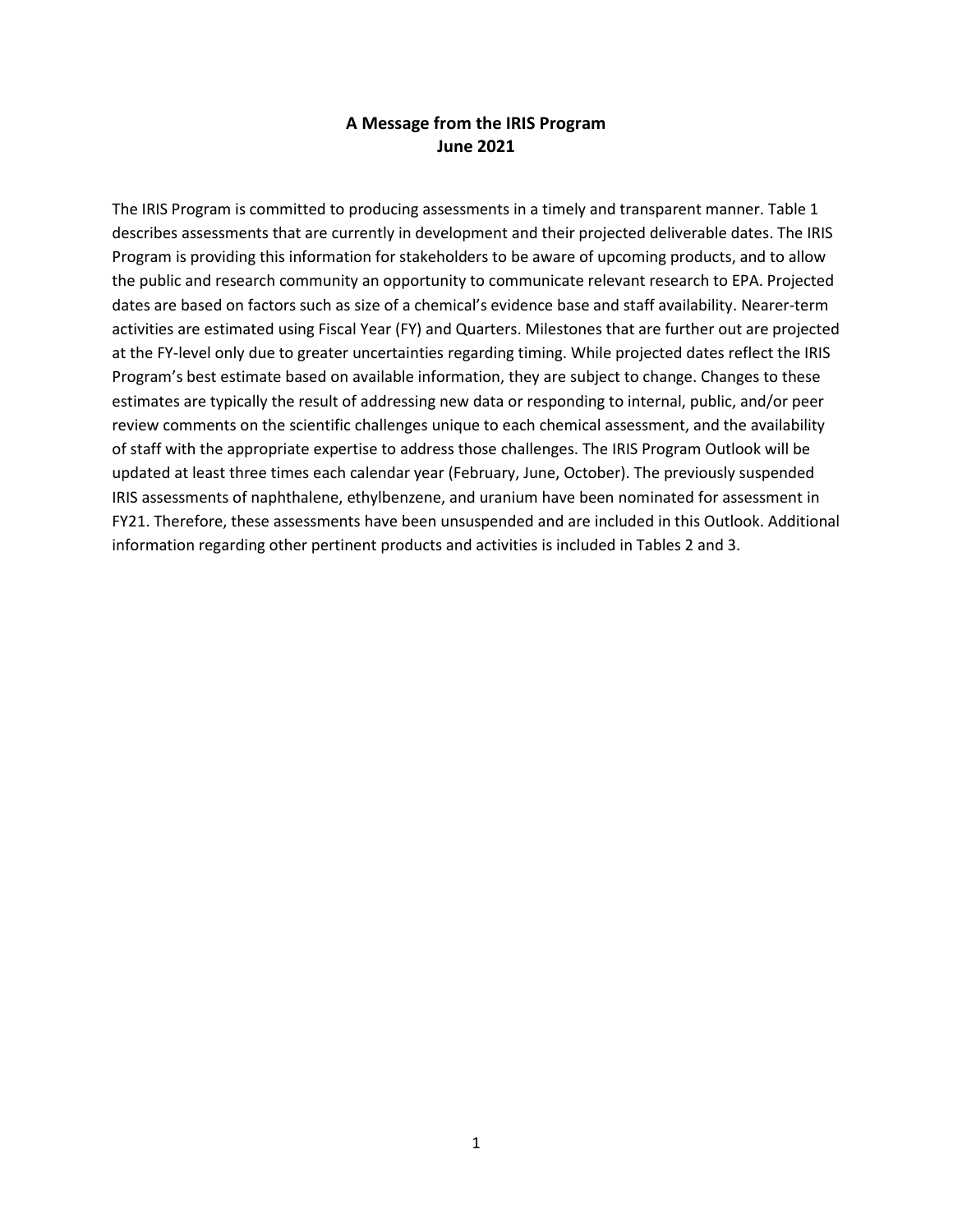## **Table 1. IRIS Assessment Products – June 2021**

| <b>Assessment</b>                 | <b>Public Product(s)</b>          | <b>Projected Deliverable Date</b>                                       |  |
|-----------------------------------|-----------------------------------|-------------------------------------------------------------------------|--|
| Arsenic, Inorganic                | <b>Systematic Review Protocol</b> | Released on May 28, 2019. NAS review meeting                            |  |
|                                   |                                   | July 16, 2019                                                           |  |
|                                   | <b>Public Comment Draft</b>       | <b>FY22</b>                                                             |  |
|                                   | <b>External Peer Review</b>       | <b>FY23</b>                                                             |  |
| Chloroform (Inhalation)           | <b>IRIS Assessment Plan</b>       | Released on September 18, 2017. Public Science                          |  |
|                                   |                                   | Meeting on September 27, 2017                                           |  |
|                                   | <b>Systematic Review Protocol</b> | Released on January 31, 2018                                            |  |
|                                   | <b>Public Comment Draft</b>       | <b>FY22</b>                                                             |  |
|                                   | <b>External Peer Review</b>       | <b>FY22</b>                                                             |  |
| Chromium VI                       | <b>Systematic Review Protocol</b> | Released on March 15, 2019. Public Science<br>Meeting on April 24, 2019 |  |
|                                   | <b>Public Comment Draft</b>       | <b>FY22</b>                                                             |  |
|                                   | <b>External Peer Review</b>       | <b>FY22</b>                                                             |  |
| Ethyl tertiary butyl ether (ETBE) | Final                             | $FY21 - Q4$                                                             |  |
| Ethylbenzene <sup>1</sup>         | <b>IRIS Assessment Plan</b>       | Released on September 18, 2017                                          |  |
|                                   | <b>Systematic Review Protocol</b> | <b>TBD</b>                                                              |  |
|                                   | <b>Public Comment Draft</b>       | TBD                                                                     |  |
|                                   | <b>External Peer Review</b>       | <b>TBD</b>                                                              |  |
| Formaldehyde                      | <b>Public Comment Draft</b>       | <b>FY22</b>                                                             |  |
|                                   | <b>External Peer Review</b>       | <b>FY22</b>                                                             |  |
| Inorganic Mercury salts           | <b>IRIS Assessment Plan</b>       | Released on October 8, 2019. Public Science                             |  |
|                                   |                                   | Meeting on December 5, 2019                                             |  |
|                                   | <b>Systematic Review Protocol</b> | Released on March 11, 2021                                              |  |
|                                   | <b>Public Comment Draft</b>       | <b>FY23</b>                                                             |  |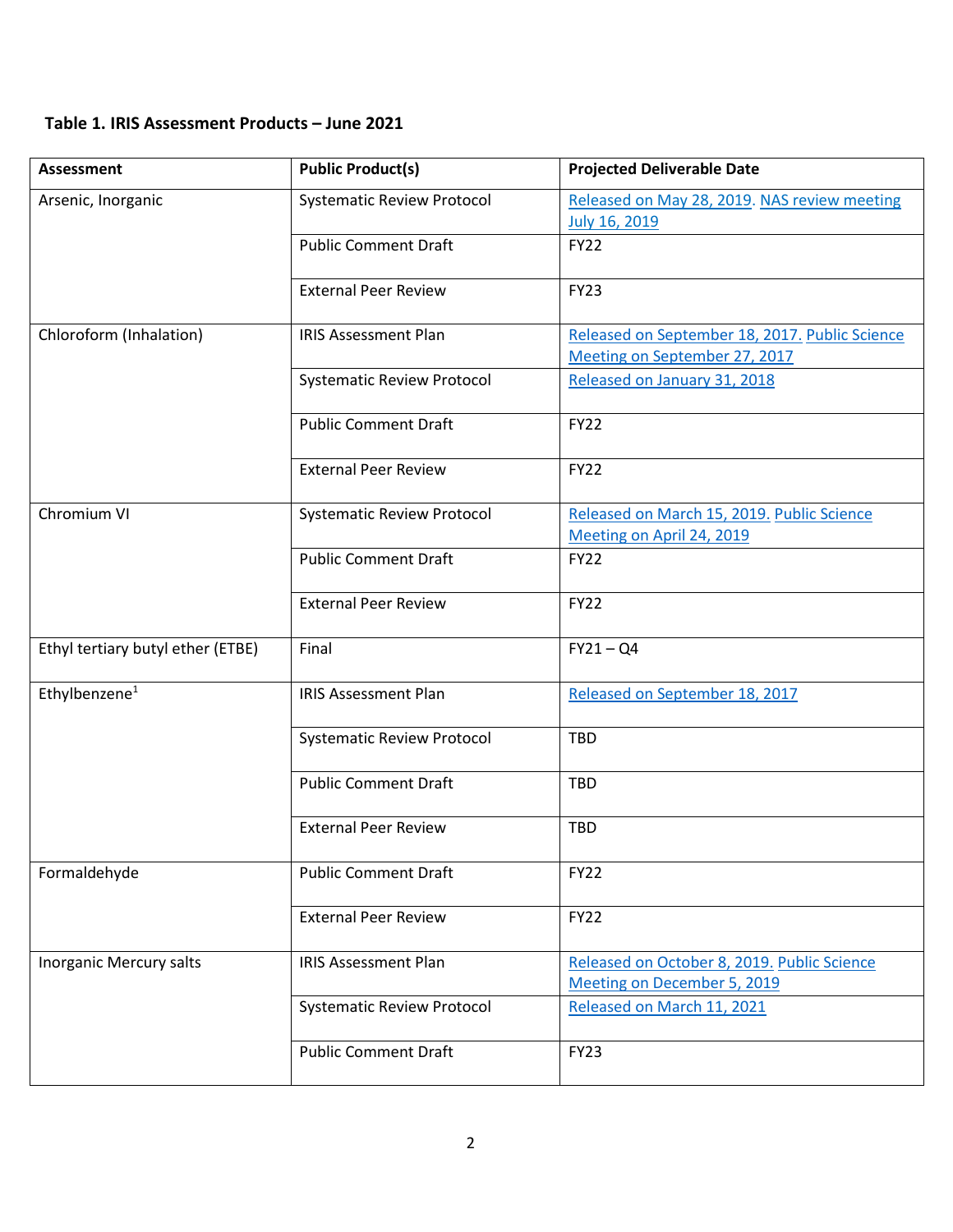| <b>Assessment</b>                            | <b>Public Product(s)</b>          | <b>Projected Deliverable Date</b>                                    |  |
|----------------------------------------------|-----------------------------------|----------------------------------------------------------------------|--|
|                                              | <b>External Peer Review</b>       | <b>FY23</b>                                                          |  |
| Methylmercury                                | <b>IRIS Assessment Plan</b>       | Released on April 4, 2019. Public Science Meeting<br>on May 15, 2019 |  |
|                                              | <b>Systematic Review Protocol</b> | Released on May 26, 2020                                             |  |
|                                              | <b>Public Comment Draft</b>       | <b>FY23</b>                                                          |  |
|                                              | <b>External Peer Review</b>       | <b>FY24</b>                                                          |  |
| Naphthalene <sup>1</sup>                     | <b>IRIS Assessment Plan</b>       | Released on July 5, 2018                                             |  |
|                                              | <b>Systematic Review Protocol</b> | TBD                                                                  |  |
|                                              | <b>Public Comment Draft</b>       | TBD                                                                  |  |
|                                              | <b>External Peer Review</b>       | TBD                                                                  |  |
| Perfluorobutyrate (PFBA) <sup>2</sup>        | <b>Systematic Review Protocol</b> | Released on November 8, 2019                                         |  |
|                                              | <b>Public Comment Draft</b>       | $FY21 - Q4$                                                          |  |
|                                              | <b>External Peer Review</b>       | $FY21 - Q4$                                                          |  |
| Perfluorodecanoate (PFDA) <sup>2</sup>       | <b>Systematic Review Protocol</b> | Released on November 8, 2019                                         |  |
|                                              | <b>Public Comment Draft</b>       | <b>FY22</b>                                                          |  |
|                                              | <b>External Peer Review</b>       | <b>FY22</b>                                                          |  |
| Perfluorohexanoic acid (PFHxA) <sup>2</sup>  | <b>Systematic Review Protocol</b> | Released on November 8, 2019                                         |  |
|                                              | <b>Public Comment Draft</b>       | <b>FY22</b>                                                          |  |
|                                              | <b>External Peer Review</b>       | <b>FY22</b>                                                          |  |
| Perfluorohexane Sulfonic Acid<br>$(PFHxS)^2$ | <b>Systematic Review Protocol</b> | Released on November 8, 2019                                         |  |
|                                              | <b>Public Comment Draft</b>       | <b>FY22</b>                                                          |  |
|                                              | <b>External Peer Review</b>       | <b>FY22</b>                                                          |  |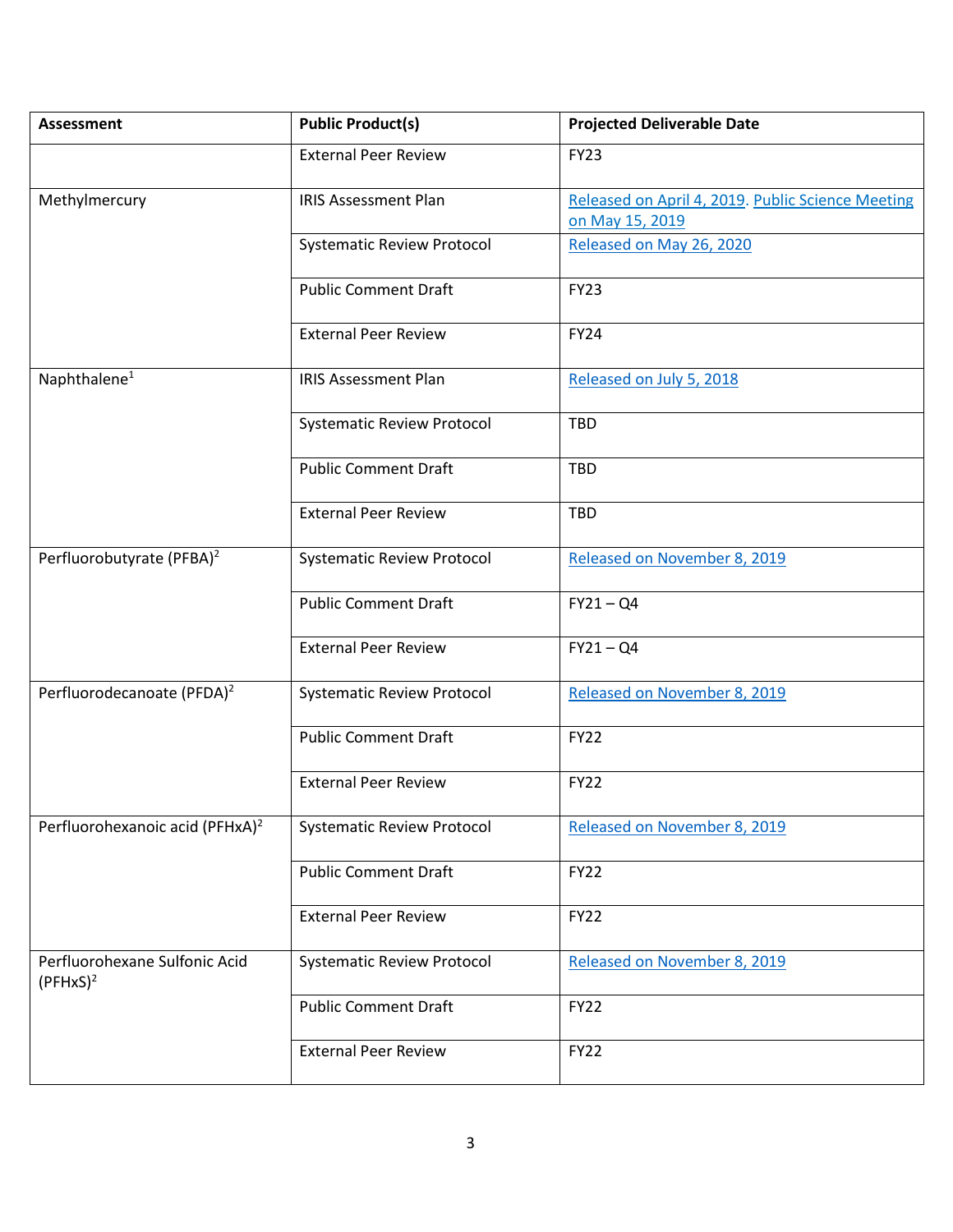| <b>Assessment</b>                              | <b>Public Product(s)</b>          | <b>Projected Deliverable Date</b>                                               |
|------------------------------------------------|-----------------------------------|---------------------------------------------------------------------------------|
| Perfluorononanoate (PFNA) <sup>2</sup>         | <b>Systematic Review Protocol</b> | Released on November 8, 2019                                                    |
|                                                | <b>Public Comment Draft</b>       | <b>FY22</b>                                                                     |
|                                                | <b>External Peer Review</b>       | <b>FY22</b>                                                                     |
| Polychlorinated Biphenyls<br>(PCBs; noncancer) | <b>Systematic Review Protocol</b> | Released on December 19, 2019                                                   |
|                                                | <b>Public Comment Draft</b>       | <b>FY24</b>                                                                     |
|                                                | <b>External Peer Review</b>       | <b>FY24</b>                                                                     |
| tert-Butyl Alcohol                             | Final                             | $FY21 - Q4$                                                                     |
| Uranium $1$                                    | <b>IRIS Assessment Plan</b>       | Released on January 31, 2018. Public Science<br>Meeting on March 22, 2018       |
|                                                | <b>Systematic Review Protocol</b> | <b>TBD</b>                                                                      |
|                                                | <b>Public Comment Draft</b>       | <b>TBD</b>                                                                      |
|                                                | <b>External Peer Review</b>       | <b>TBD</b>                                                                      |
| Vanadium and Compounds (Oral)                  | <b>IRIS Assessment Plan</b>       | Released on July 24, 2020. Public Science<br>Meeting on August 19, 2020         |
|                                                | <b>Systematic Review Protocol</b> | Released on April 26, 2021                                                      |
|                                                | <b>Public Comment Draft</b>       | <b>FY23</b>                                                                     |
|                                                | <b>External Peer Review</b>       | <b>FY23</b>                                                                     |
| Vanadium and Compounds<br>(Inhalation)         | <b>IRIS Assessment Plan</b>       | Released on May 28, 2021. Public Science<br>Meeting scheduled for July 14, 2021 |
|                                                | <b>Systematic Review Protocol</b> | <b>FY22</b>                                                                     |
|                                                | <b>Public Comment Draft</b>       | <b>FY23</b>                                                                     |
|                                                | <b>External Peer Review</b>       | <b>FY24</b>                                                                     |

<sup>1</sup> The previously suspended IRIS assessments of naphthalene, ethylbenzene, and uranium have been nominated in FY21 and are therefore, unsuspended.

<sup>2</sup> Per- and polyfluoroalkyl Substances (PFAS) assessments under development are in support of [EPA's PFAS Action Plan](https://www.epa.gov/pfas/epas-pfas-action-plan): [https://www.epa.gov/pfas/epas-pfas-action-plan.](https://www.epa.gov/pfas/epas-pfas-action-plan) The release of draft PFBA, PFHxA, PFHxS, PFNA, and PFDA assessments for public comment addresses a Priority Action in [EPA's PFAS Action Plan](https://www.epa.gov/sites/production/files/2019-02/documents/pfas_action_plan_021319_508compliant_1.pdf).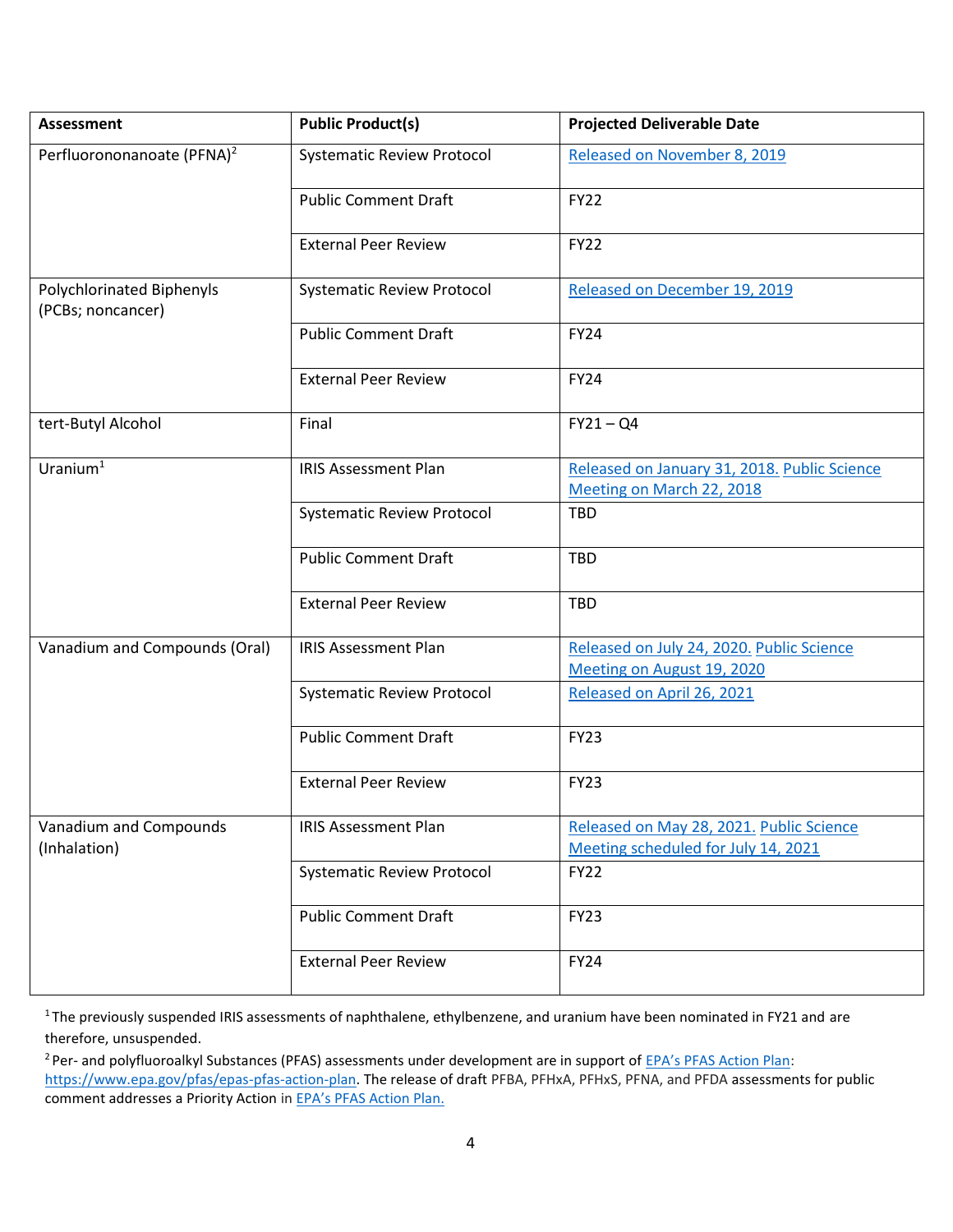## **Table 2. Other IRIS Products and Activities**

| <b>Product or Activity</b>                                                                                                                    | <b>Next Anticipated Public Step(s)</b> | <b>Projected Deliverable Date</b> |
|-----------------------------------------------------------------------------------------------------------------------------------------------|----------------------------------------|-----------------------------------|
| ORD Staff Handbook for Developing IRIS Assessments<br>("IRIS Handbook")                                                                       | Final                                  | <b>FY22</b>                       |
| Vanadium and Compounds (Inhalation) - IRIS Assessment<br>Plan (IAP)                                                                           | <b>Public Meeting</b>                  | Scheduled for July 14, 2021       |
| NAS Workshop - Advances Made During Application of<br>Artificial Intelligence and Open Data Practices in Chemical<br><b>Hazard Assessment</b> | Public Workshop                        | $FY21 - Q4$                       |
| NAS Workshop - Triangulation of Evidence in<br><b>Environmental Epidemiology</b>                                                              | Public Workshop                        | $FY21 - Q4$                       |
| PCB Mixtures/Modelling and Tool Workshop                                                                                                      | Public Workshop                        | <b>FY22</b>                       |

## **Table 3. Select Publications Related to IRIS Assessment Activities**

| Assessment                | <b>Citation</b>                                                                    | <b>Publication Date</b>        |
|---------------------------|------------------------------------------------------------------------------------|--------------------------------|
| Polychlorinated Biphenyls | Weitekamp, C.A., Phillips, L.J., Carlson, L.M., DeLuca, N.M., Cohen Hubal,         | <b>Published February 2021</b> |
| (PCBs; noncancer)         | E.A., Lehmann, G.M. (2021). A state-of-the-science review of                       |                                |
|                           | polychlorinated biphenyl exposures at background levels: Relative                  |                                |
|                           | contributions of exposure routes, Science of the Total Environment, 776(1).        |                                |
|                           | 145912. https://doi.org/10.1016/j.scitotenv.2021.145912                            |                                |
| Polychlorinated Biphenyls | Christensen, K., Carlson, L.M., Lehmann, G.M. (2020). The role of                  | <b>Published December 2020</b> |
| (PCBs; noncancer)         | epidemiology studies in human health risk assessment of polychlorinated            |                                |
|                           | biphenyls. Environmental Research, 194, 110662.                                    |                                |
|                           | https://doi.org/10.1016/j.envres.2020.110662                                       |                                |
| Inorganic Arsenic         | Allen, B., Shao, K., Hobbie, K., Mendez Jr., W., Lee, J.S., Cote, I., Druwe, I.L., | <b>Published December 2020</b> |
|                           | Gift, J.S., Davis, J.A. (2020). Bayesian hierarchical dose-response meta-          |                                |
|                           | analysis of epidemiological studies: Modeling and target population                |                                |
|                           | prediction methods. Environment International, 145, 106111.                        |                                |
|                           | https://doi.org/10.1016/j.envint.2020.106111                                       |                                |
| Inorganic Arsenic         | Hobbie, K., Shao, K., Henning, C., Mendez Jr., W., Lee, J.S., Cote, I., Druwe,     | <b>Published November 2020</b> |
|                           | I.L., Davis, J.A., Gift, J.S. (2020). Use of study-specific MOE-like estimates to  |                                |
|                           | prioritize health effects from chemical exposure for analysis in human             |                                |
|                           | health assessments. Environment International, 144, 105986.                        |                                |